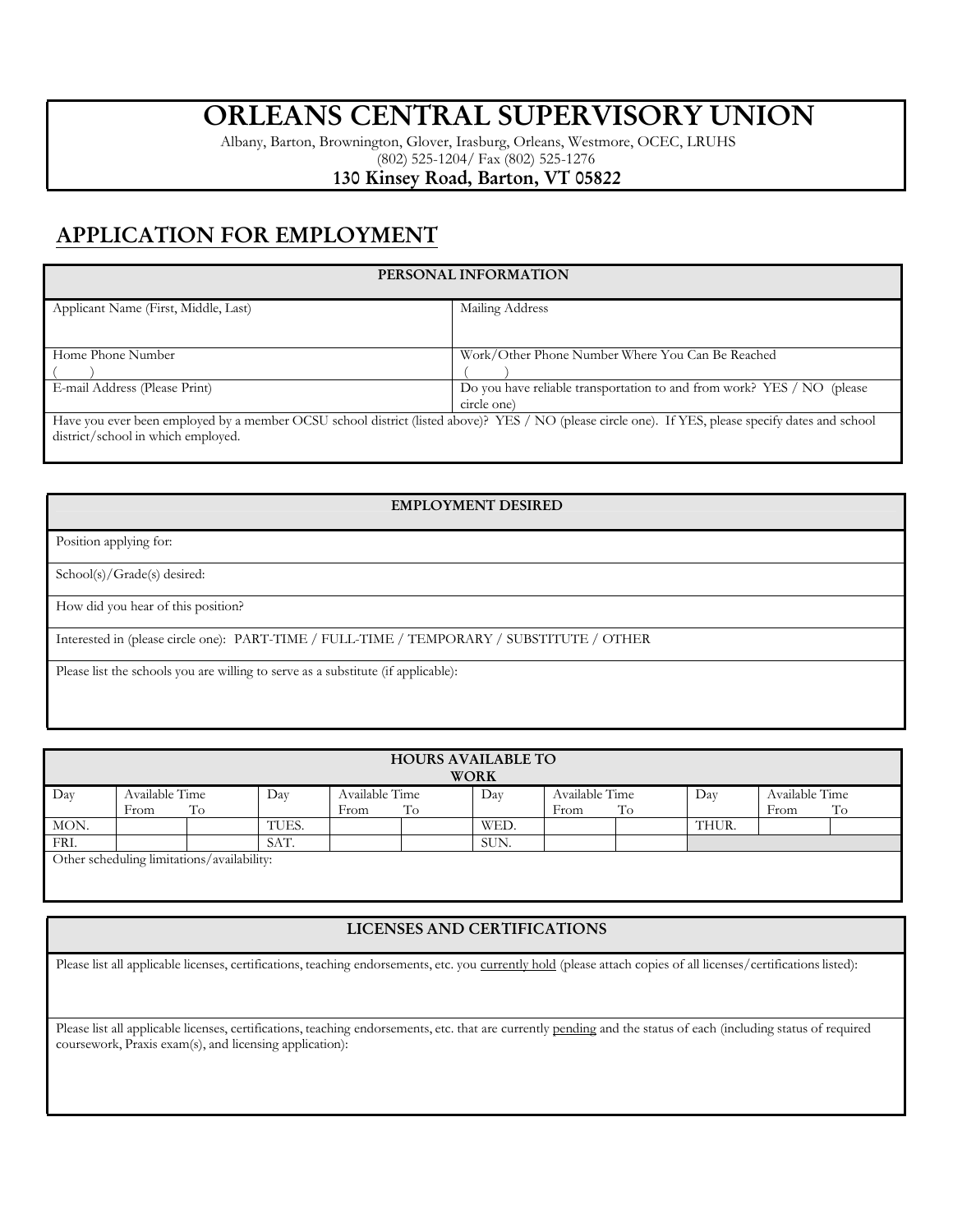| <b>EDUCATION AND</b><br><b>TRAINING:</b>                                          |                   |                           |                      |                             |  |  |
|-----------------------------------------------------------------------------------|-------------------|---------------------------|----------------------|-----------------------------|--|--|
|                                                                                   | Address of School | No. of years<br>Attended? | Did you<br>graduate? | Degree / Subject(s) studied |  |  |
| High School(s)                                                                    |                   |                           |                      |                             |  |  |
| College(s)                                                                        |                   |                           |                      |                             |  |  |
| Other                                                                             |                   |                           |                      |                             |  |  |
| Additional training, skills, and/or qualifications you would like us to consider: |                   |                           |                      |                             |  |  |
|                                                                                   |                   |                           |                      |                             |  |  |
|                                                                                   |                   |                           |                      |                             |  |  |

|                                                                                                                                          | RELEVENT EMPLOYMENT EXPERIENCE                                               |  |  |  |  |  |
|------------------------------------------------------------------------------------------------------------------------------------------|------------------------------------------------------------------------------|--|--|--|--|--|
| Please list all relevant employment experience in order starting with your most recent employment. Attach additional pages as necessary. |                                                                              |  |  |  |  |  |
| Please check here if resume is attached with the requested information<br>П                                                              |                                                                              |  |  |  |  |  |
| Job Title<br>Dates of Employment                                                                                                         | Name and Address of Employer                                                 |  |  |  |  |  |
| To<br>From                                                                                                                               |                                                                              |  |  |  |  |  |
| <b>Brief Description of Duties</b>                                                                                                       | Name, Title and Phone Number of Supervisor                                   |  |  |  |  |  |
| Reason for Leaving                                                                                                                       | Salary Information<br>End<br>Start                                           |  |  |  |  |  |
| Are you currently under contract with this employer (please circle one)?<br><b>YES</b><br>NO                                             | Is it okay to contact this employer (please circle one)?<br><b>YES</b><br>NO |  |  |  |  |  |
| Job Title                                                                                                                                |                                                                              |  |  |  |  |  |
| Dates of Employment<br>To<br>From                                                                                                        | Name and Address of Employer                                                 |  |  |  |  |  |
| <b>Brief Description of Duties</b>                                                                                                       | Name, Title and Phone Number of Supervisor                                   |  |  |  |  |  |
| Reason for Leaving                                                                                                                       | Salary Information<br>End<br>Start                                           |  |  |  |  |  |
| Are you currently under contract with this employer (please circle one)?<br><b>YES</b><br>NO                                             | Is it okay to contact this employer (please circle one)?<br><b>YES</b><br>NO |  |  |  |  |  |
|                                                                                                                                          |                                                                              |  |  |  |  |  |
| Job Title<br>Dates of Employment<br>To<br>From                                                                                           | Name and Address of Employer                                                 |  |  |  |  |  |
| <b>Brief Description of Duties</b>                                                                                                       | Name, Title and Phone Number of Supervisor                                   |  |  |  |  |  |
| Reason for Leaving                                                                                                                       | Salary Information<br>End<br>Start                                           |  |  |  |  |  |
| Are you currently under contract with this employer (please circle one)?<br><b>YES</b><br>NO                                             | Is it okay to contact this employer (please circle one)?<br><b>YES</b><br>NO |  |  |  |  |  |
|                                                                                                                                          |                                                                              |  |  |  |  |  |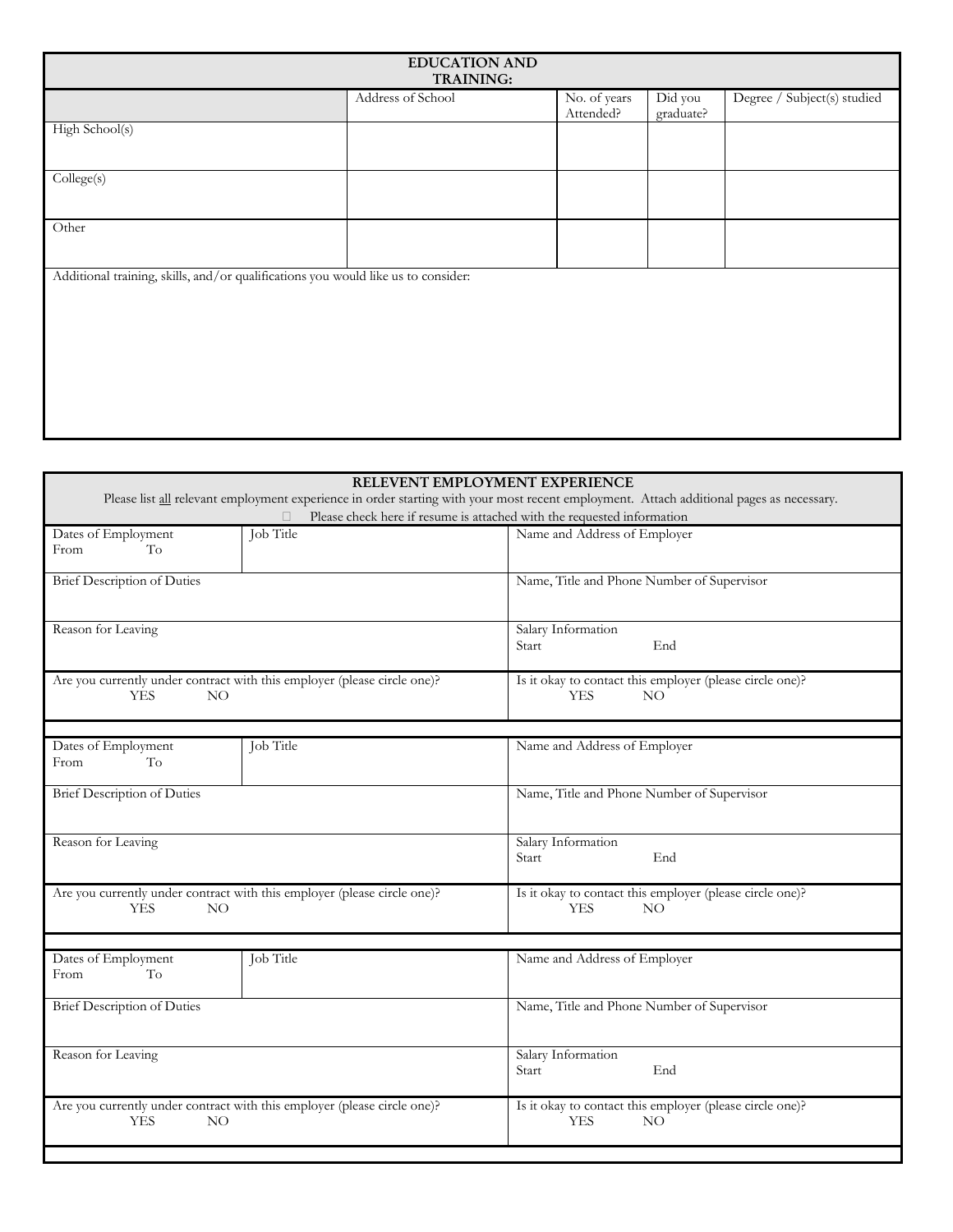| OTHER EMPLOYMENT EXPERIENCE                                                                                                                                                                                  |           |                                            |  |  |  |  |
|--------------------------------------------------------------------------------------------------------------------------------------------------------------------------------------------------------------|-----------|--------------------------------------------|--|--|--|--|
| Please list all other employment experience in order starting with your most recent employment. Attach additional pages as necessary.<br>Please check here if resume is attached with requested information. |           |                                            |  |  |  |  |
| Dates of Employment                                                                                                                                                                                          | Job Title | Name and Address of Employer               |  |  |  |  |
| To<br>From                                                                                                                                                                                                   |           |                                            |  |  |  |  |
| Reason for Leaving                                                                                                                                                                                           |           | Name, Title and Phone Number of Supervisor |  |  |  |  |
|                                                                                                                                                                                                              |           |                                            |  |  |  |  |
| Dates of Employment<br>To<br>From                                                                                                                                                                            | Job Title | Name and Address of Employer               |  |  |  |  |
| Reason for Leaving                                                                                                                                                                                           |           | Name, Title and Phone Number of Supervisor |  |  |  |  |
|                                                                                                                                                                                                              |           |                                            |  |  |  |  |
| Dates of Employment<br>To<br>From                                                                                                                                                                            | Job Title | Name and Address of Employer               |  |  |  |  |
| Reason for Leaving                                                                                                                                                                                           |           | Name, Title and Phone Number of Supervisor |  |  |  |  |
|                                                                                                                                                                                                              |           |                                            |  |  |  |  |
| Dates of Employment<br>To<br>From                                                                                                                                                                            | Job Title | Name and Address of Employer               |  |  |  |  |
| Reason for Leaving                                                                                                                                                                                           |           | Name, Title and Phone Number of Supervisor |  |  |  |  |
|                                                                                                                                                                                                              |           |                                            |  |  |  |  |
| Dates of Employment<br>To<br>From                                                                                                                                                                            | Job Title | Name and Address of Employer               |  |  |  |  |
| Reason for Leaving                                                                                                                                                                                           |           | Name, Title and Phone Number of Supervisor |  |  |  |  |

| PROFESSIONAL PHILOSOPHY                                                                                                                         |  |  |  |  |  |  |
|-------------------------------------------------------------------------------------------------------------------------------------------------|--|--|--|--|--|--|
| (Only required for Licensed Educator positions)                                                                                                 |  |  |  |  |  |  |
| Please check here if resume is attached with requested information.                                                                             |  |  |  |  |  |  |
| Please indicate your professional philosophy below as related to the position in which you are applying (attach additional pages as necessary): |  |  |  |  |  |  |
|                                                                                                                                                 |  |  |  |  |  |  |
|                                                                                                                                                 |  |  |  |  |  |  |
|                                                                                                                                                 |  |  |  |  |  |  |
|                                                                                                                                                 |  |  |  |  |  |  |
|                                                                                                                                                 |  |  |  |  |  |  |
|                                                                                                                                                 |  |  |  |  |  |  |
|                                                                                                                                                 |  |  |  |  |  |  |
|                                                                                                                                                 |  |  |  |  |  |  |
|                                                                                                                                                 |  |  |  |  |  |  |
|                                                                                                                                                 |  |  |  |  |  |  |
|                                                                                                                                                 |  |  |  |  |  |  |
|                                                                                                                                                 |  |  |  |  |  |  |
|                                                                                                                                                 |  |  |  |  |  |  |
|                                                                                                                                                 |  |  |  |  |  |  |
|                                                                                                                                                 |  |  |  |  |  |  |
|                                                                                                                                                 |  |  |  |  |  |  |
|                                                                                                                                                 |  |  |  |  |  |  |
|                                                                                                                                                 |  |  |  |  |  |  |
|                                                                                                                                                 |  |  |  |  |  |  |
|                                                                                                                                                 |  |  |  |  |  |  |
|                                                                                                                                                 |  |  |  |  |  |  |
|                                                                                                                                                 |  |  |  |  |  |  |